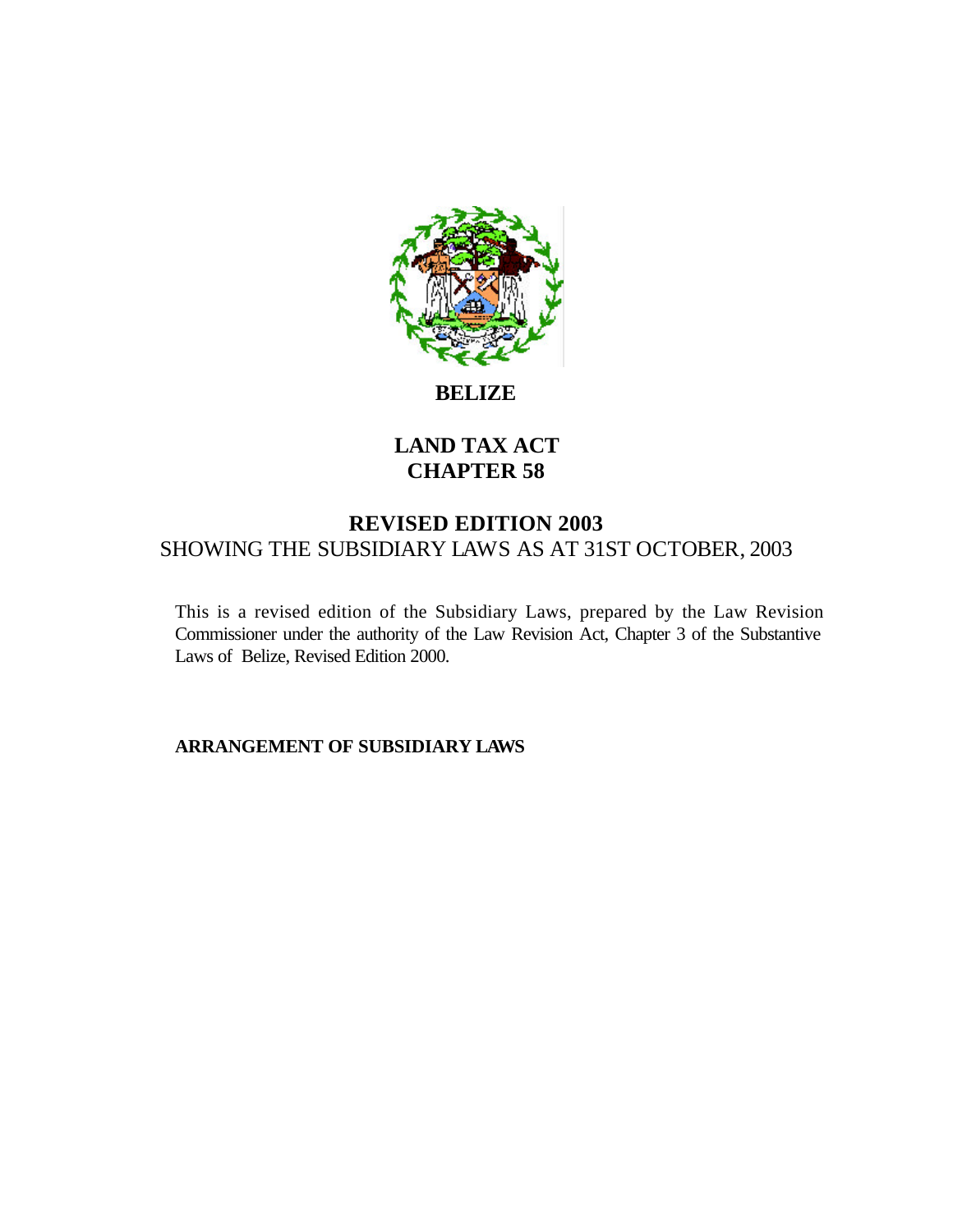

**BELIZE**

# **LAND TAX ACT CHAPTER 58**

# **REVISED EDITION 2003** SHOWING THE SUBSIDIARY LAWS AS AT 31ST OCTOBER, 2003

This is a revised edition of the Subsidiary Laws, prepared by the Law Revision Commissioner under the authority of the Law Revision Act, Chapter 3 of the Substantive Laws of Belize, Revised Edition 2000.

| This edition contains a consolidation of the following laws- |                                | Page      |
|--------------------------------------------------------------|--------------------------------|-----------|
| $\mathbf{1}$                                                 | <b>LAND TAX (APPEAL) RULES</b> | $3-10$    |
| 2.                                                           | <b>RATE OF TAX REGULATIONS</b> | $11 - 12$ |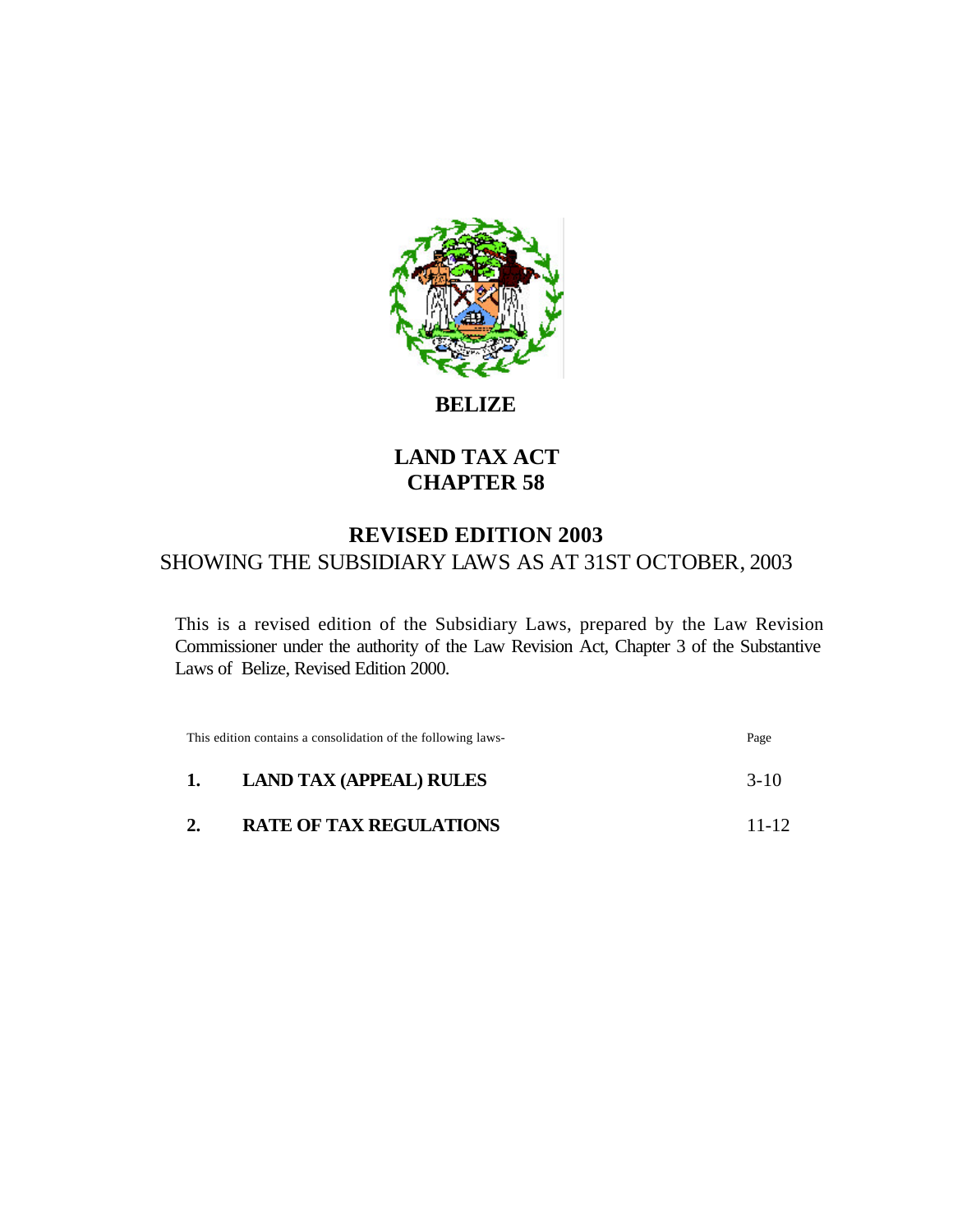3

#### **CHAPTER 58**

## **LAND TAX (APPEAL) RULES**

#### **ARRANGEMENT OF RULES**

- 1. Short title.
- 2. Interpretation.
- 3. Forms.
- 4. Notice of appeal, form of.
- 5. Notice of appeal to be signed.
- 6. Hearing of appeal.
- 7. Appeals Book.
- 8. Procedure.
- 9. Powers of Judge.
- 10. Summonses.

**SCHEDULE** \_\_\_\_\_\_\_\_\_\_

\_\_\_\_\_\_\_\_\_\_

**THE SUBSIDIARY LAWS OF BELIZE REVISED EDITION 2003**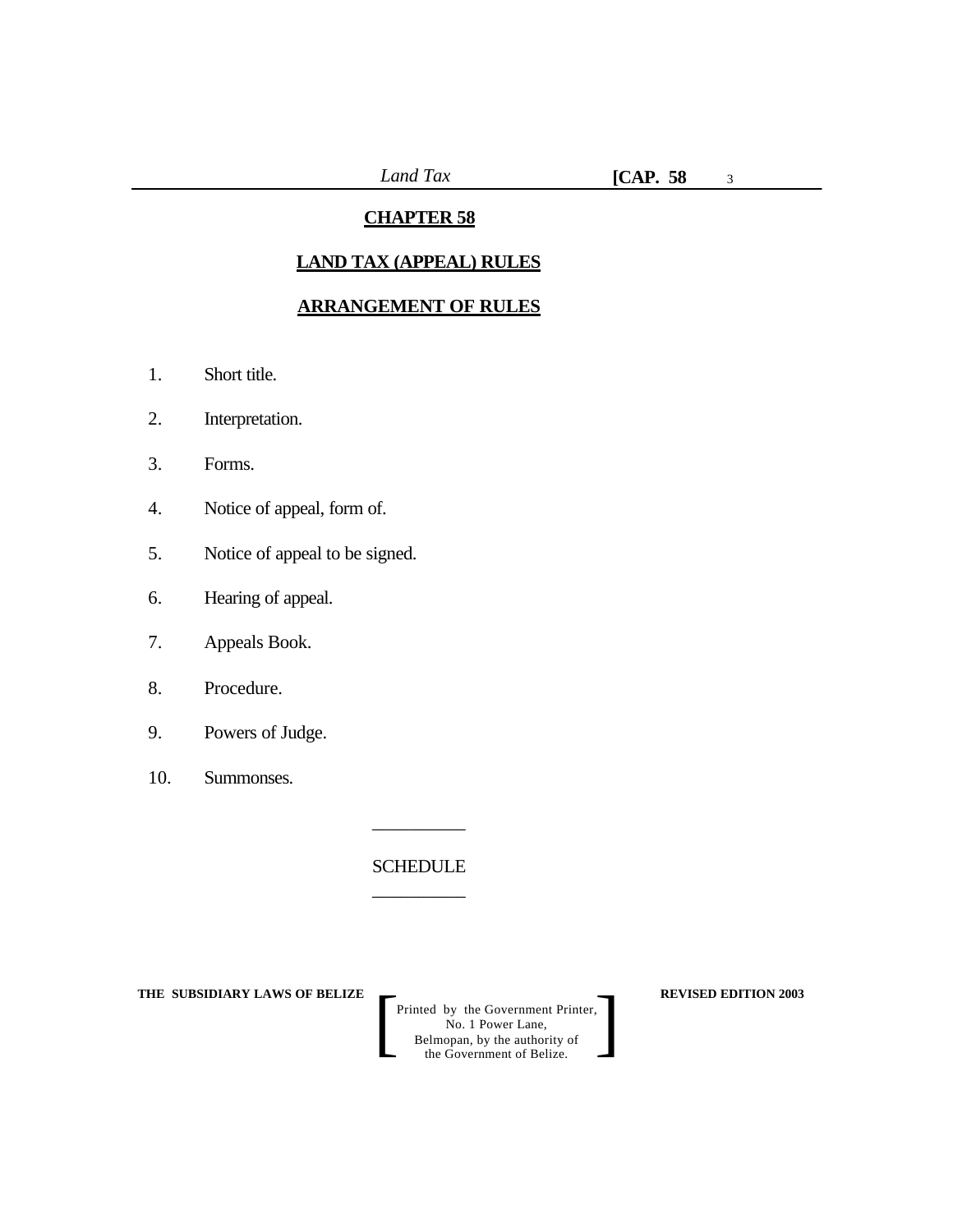| $\overline{4}$                                         | Land Tax<br><b>CAP. 58</b> ]                                                                                                                                                                                                                                                                                                                                     |  |
|--------------------------------------------------------|------------------------------------------------------------------------------------------------------------------------------------------------------------------------------------------------------------------------------------------------------------------------------------------------------------------------------------------------------------------|--|
|                                                        | <b>CHAPTER 58</b>                                                                                                                                                                                                                                                                                                                                                |  |
| Ch. 44.<br>Ch. 47.                                     | <b>LAND TAX (APPEAL) RULES</b><br>(Section 11)                                                                                                                                                                                                                                                                                                                   |  |
| Short title.                                           | 1.<br>These Rules may be cited as the                                                                                                                                                                                                                                                                                                                            |  |
|                                                        | <b>LAND TAX (APPEAL) RULES.</b>                                                                                                                                                                                                                                                                                                                                  |  |
| Interpretation.                                        | 2.<br>In these Rules                                                                                                                                                                                                                                                                                                                                             |  |
|                                                        | "Judge" means a Judge of the Supreme Court sitting in Chambers as provided<br>under section 11 of the Act;                                                                                                                                                                                                                                                       |  |
|                                                        | "Registrar" means the Registrar of the Supreme Court.                                                                                                                                                                                                                                                                                                            |  |
| Schedule.                                              | 3.<br>A form referred to by number means the form so numbered in the<br>Schedule to these Rules.                                                                                                                                                                                                                                                                 |  |
| Notice of appeal,<br>form of.<br>CAP. 58.<br>Schedule. | The notice of appeal required by section 11 of the Land Tax Act shall<br>4.<br>be in Form 1 in the Schedule hereto.                                                                                                                                                                                                                                              |  |
| Notice of appeal<br>to be signed.                      | 5.<br>Every notice of appeal should be signed by the applicant or by his<br>attorney-at-law on his behalf.                                                                                                                                                                                                                                                       |  |
| Hearing of<br>appeal.<br>Schedule.                     | 6.<br>(1)<br>Upon the receipt of such notice the Registrar shall fix a day<br>for hearing of such appeal and shall give to the Commissioner of Lands and<br>Surveys or to the Local Authority, as the case may be, and to the appellant at<br>least fifteen days' notice in writing, in Form 2 in the Schedule hereto, of the<br>time and place of such hearing. |  |

**THE SUBSIDIARY LAWS OF BELIZE REVISED EDITION 2003**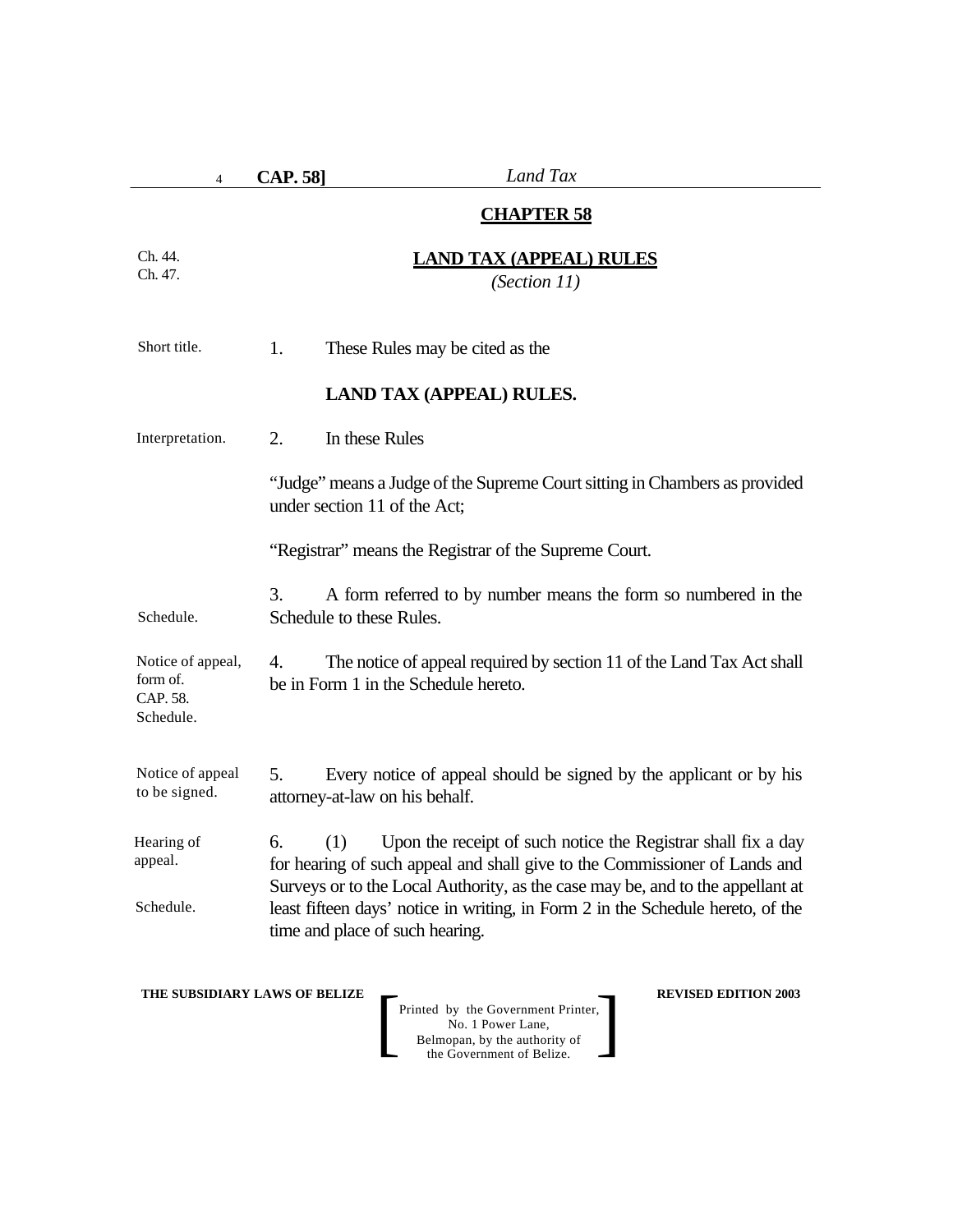|                                                                                                                                                                                                                                                                                                                                                                                              | Land Tax                                                      | [CAP. 58] | 5                                           |
|----------------------------------------------------------------------------------------------------------------------------------------------------------------------------------------------------------------------------------------------------------------------------------------------------------------------------------------------------------------------------------------------|---------------------------------------------------------------|-----------|---------------------------------------------|
| Provided that at any time before the expiration of the last mentioned<br>period of fifteen days the Commissioner of Lands and Surveys or the Local<br>Authority, as the case may be, may serve a notice on the appellant and also on<br>the Registrar accepting the assessment contained in the appellant's notice of<br>appeal whereupon the proceedings shall <i>ipso facto</i> determine. |                                                               |           |                                             |
| (2)<br>shall be given to him personally or left at his last known place of abode or<br>business.                                                                                                                                                                                                                                                                                             | The notice required by this Rule to be given to the appellant |           |                                             |
| 7.<br>All appeals with the judgment of the Judge shall be entered by the<br>Registrar in a book which he shall keep for that purpose.                                                                                                                                                                                                                                                        |                                                               |           | Appeals Book.                               |
| 8.<br>The procedure to be observed at the hearing of appeals under the Land<br>Tax Act shall be the same as provided for on the trial of an action under the<br>Supreme Court Rules.                                                                                                                                                                                                         |                                                               |           | Procedure.<br>CAP. 58.<br>CAP. 91.          |
| 9.<br>The Judge shall, on hearing of appeals under the Land Tax Act, have<br>the same powers of amendment and adjournment as is conferred upon him by<br>the Supreme Court Rules.                                                                                                                                                                                                            |                                                               |           | Powers of<br>Judge.<br>CAP. 58.<br>CAP. 91. |
| 10.<br>Either party to an appeal under the Land Tax Act may obtain from the<br>Registrar summonses for witnesses. A summons to witness shall be in Form 3<br>in the Schedule hereto.                                                                                                                                                                                                         |                                                               |           | Summonses.<br>CAP. 58.<br>Schedule.         |
|                                                                                                                                                                                                                                                                                                                                                                                              |                                                               |           |                                             |

\_\_\_\_\_\_\_\_\_\_\_

**THE SUBSIDIARY LAWS OF BELIZE REVISED EDITION 2003**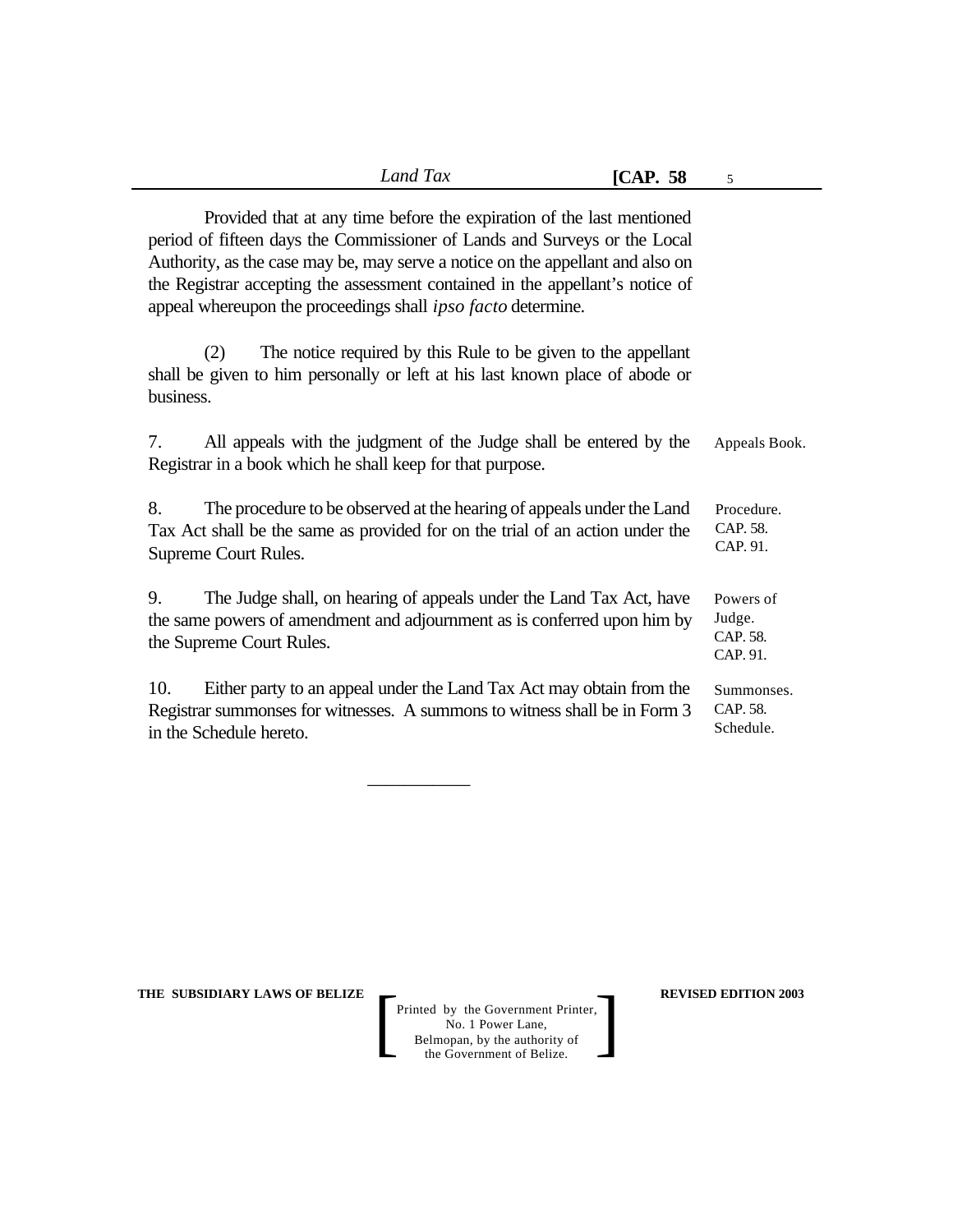#### SCHEDULE

#### **Form 1 LAND TAX ACT**

| To $(4)$                                                                  |
|---------------------------------------------------------------------------|
|                                                                           |
| as set forth in (8) notice of assessment under the Land Tax Act dated the |

as set forth in (8) notice of assessment under the Land Tax Act dated the ...................... day of ............. 2 ........and given to me on the .............day of ............................. 2 ..........

That I consider \$ .................................to be just and reasonable assessment in respect of such land and that the following are the grounds of appeal (9).

> A.B., Appellant or C.D., Attorney-at-law for the Appellant.

**THE SUBSIDIARY LAWS OF BELIZE**  $\qquad$  $\qquad$  **REVISED EDITION 2003**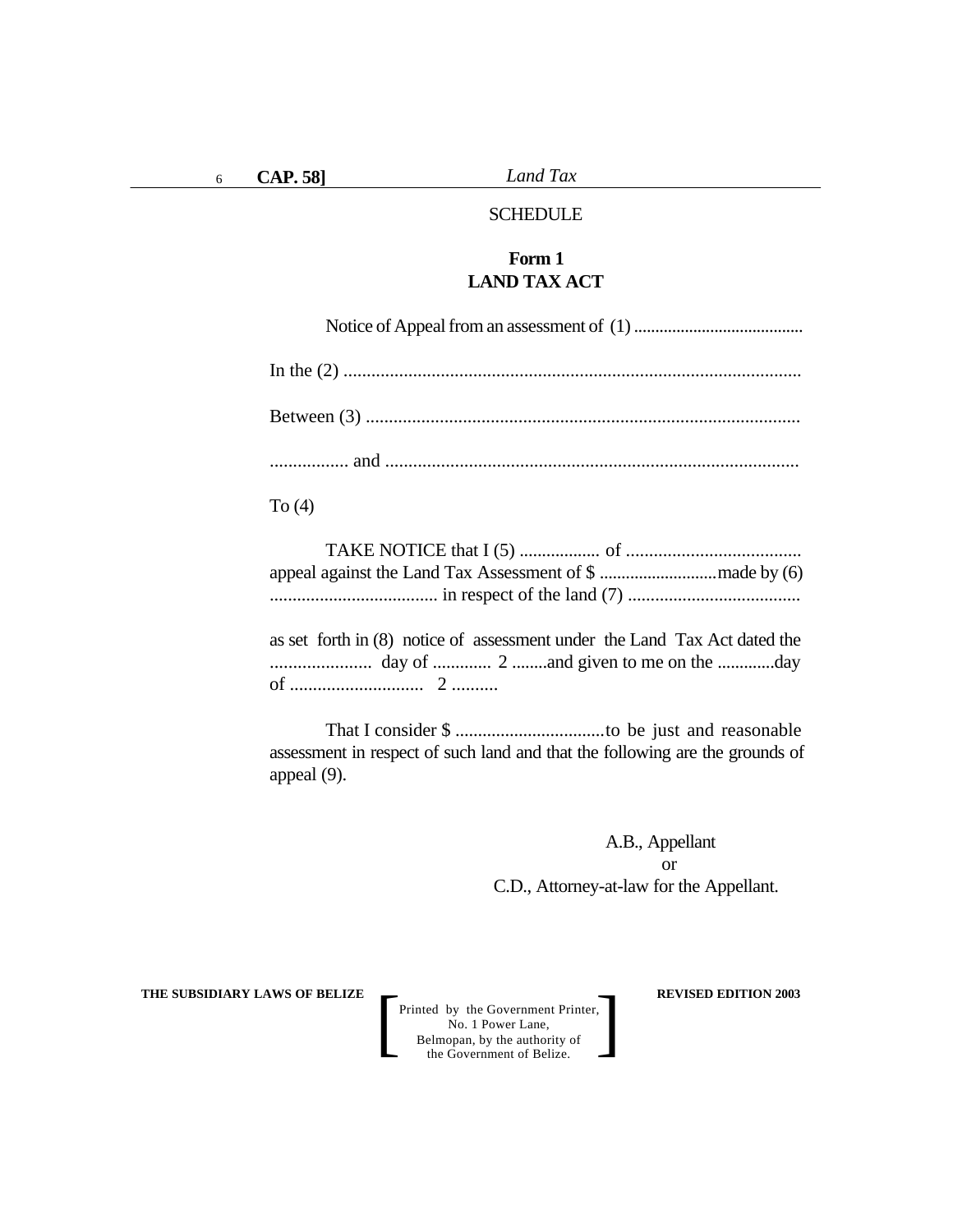7

- (1) Insert the words "Commissioner of Lands and Surveys" or name of the local authority, as the case may be.
- (2) Insert the name of District.
- (3) Insert the name of the appellant.
- (4) Insert the words "Commissioner of Lands and Surveys" or name of the local authority, as the case may be.
- (5) Insert the name and address of appellant.
- (6) Insert the words "Commissioner of Lands and Surveys" or name of the local authority, as the case may be.

 $\overline{\phantom{a}}$  , where  $\overline{\phantom{a}}$ 

- (7) Insert description and situation of property.
- (8) Insert the word "his" or "their" as the case may be.
- (9) State grounds in consecutive numbers.

**THE SUBSIDIARY LAWS OF BELIZE**  $\qquad$  **REVISED EDITION 2003**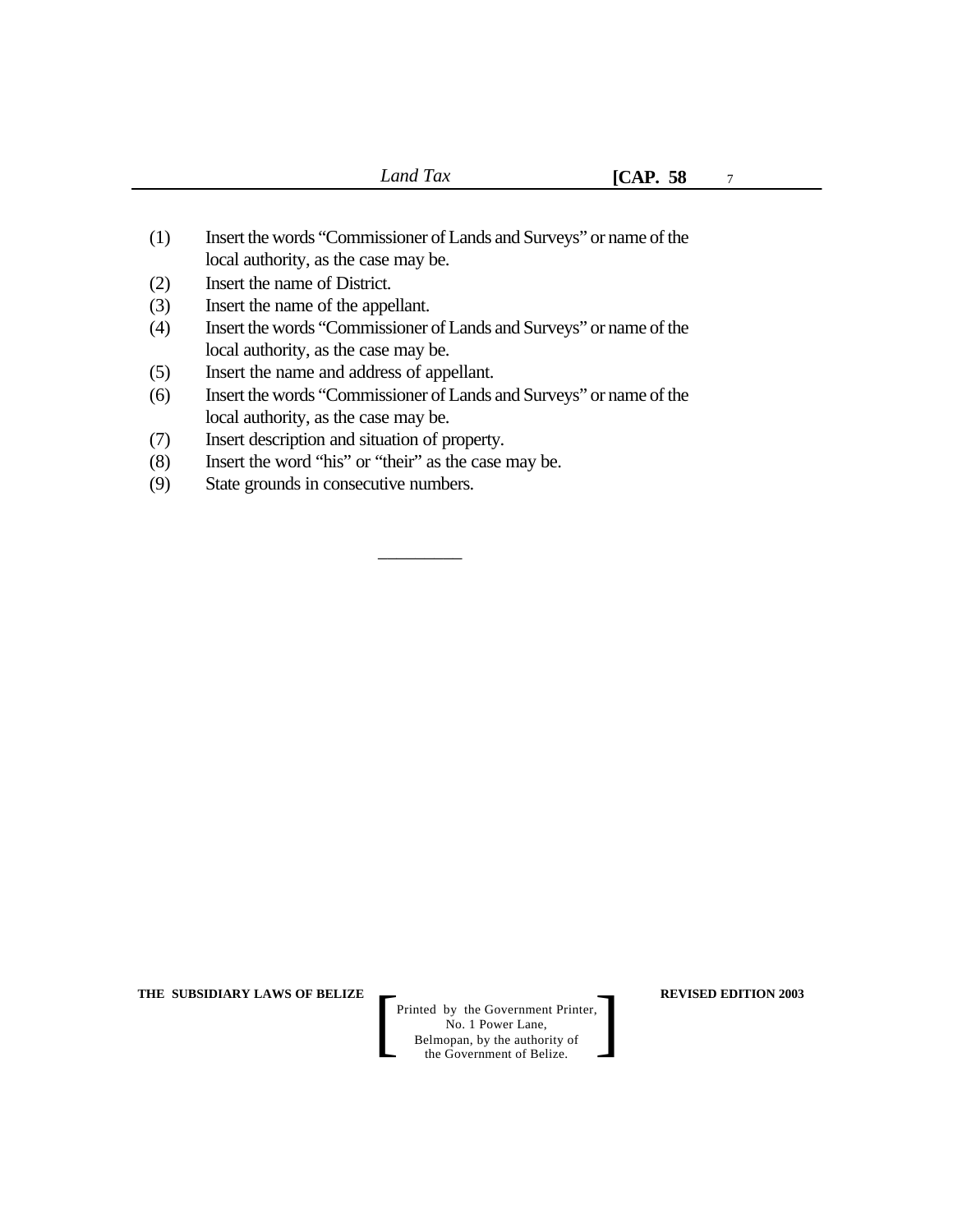### **Form 2 LAND TAX ACT**

Notice of Registrar appointing date and place for hearing appeal In the (1) ..................................................................................................... To the (2) ................................................................................................. ..................... and ...................................................................................... To (3) ................................................ the appellant. TAKE NOTICE that (4) ................................................................................ having given to the Judge (5) .......................................................... notice in writing that he appeals against an assessment made by (6) .......................... in respect of land (7) ........................................ in the (8) .......................... district, I, the undersigned, do hereby appoint the .........day of .................... 2 ............ at ........... o'clock in the ................. noon for the hearing of such appeal (9).

> ................................. Registrar

**THE SUBSIDIARY LAWS OF BELIZE**  $\qquad$  **REVISED EDITION 2003**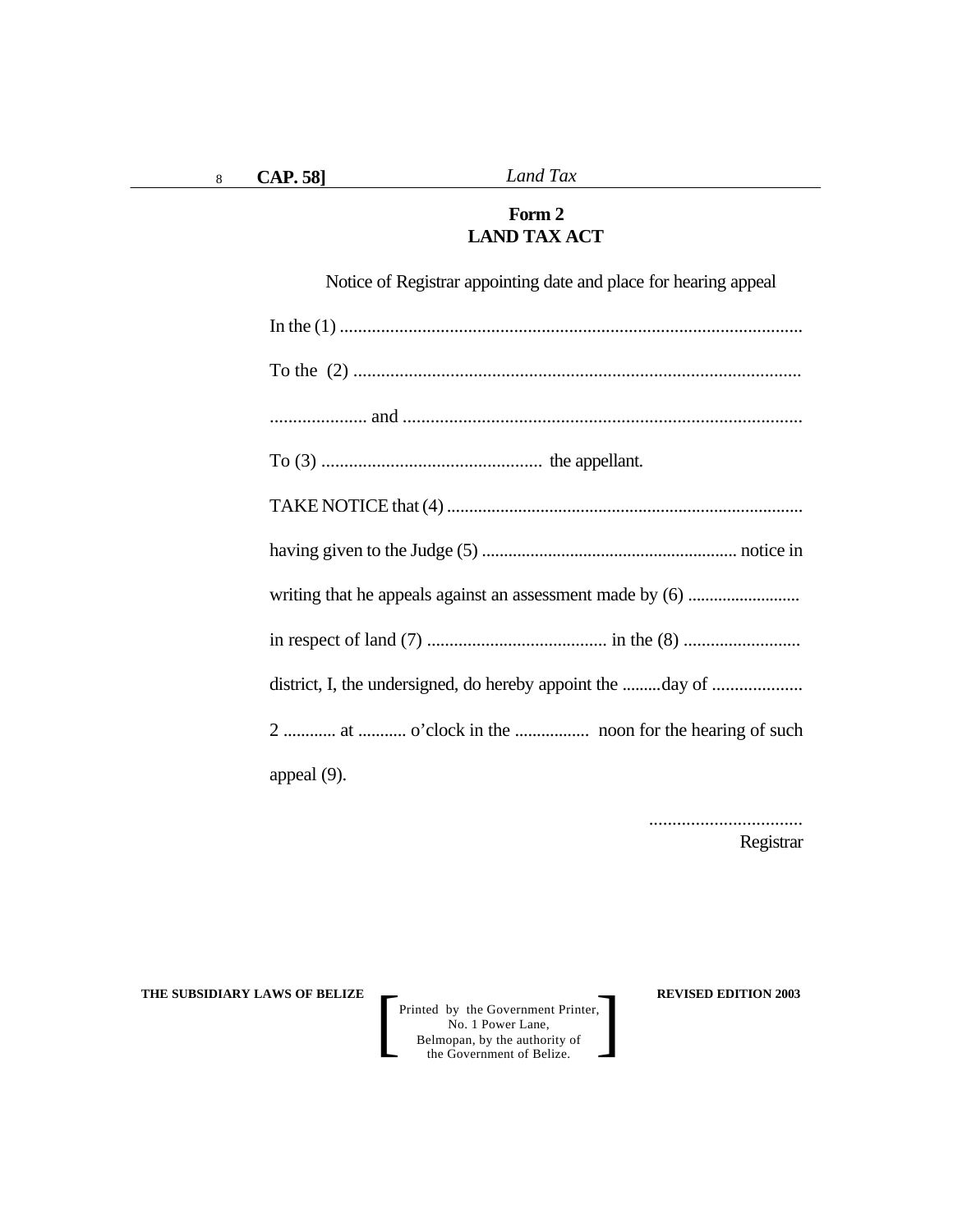9

- (1) Insert "the Supreme Court of Belize".
- (2) Insert the words "Commissioner of Lands and Surveys" or the name of the local authority, as the case may be.
- (3) Insert the name of the appellant.
- (4) Insert the name and address of the appellant.
- (5) Insert the name of the Judge.
- (6) Insert the words "Commissioner of Lands and Surveys" or the name of the local authority, as the case may be.
- (7) Insert description and situation of property.
- (8) Insert name of District.
- (9) Insert name of where the Supreme Court will sit to hear the matter.

\_\_\_\_\_\_\_\_\_\_\_

**THE SUBSIDIARY LAWS OF BELIZE**  $\qquad$  **REVISED EDITION 2003**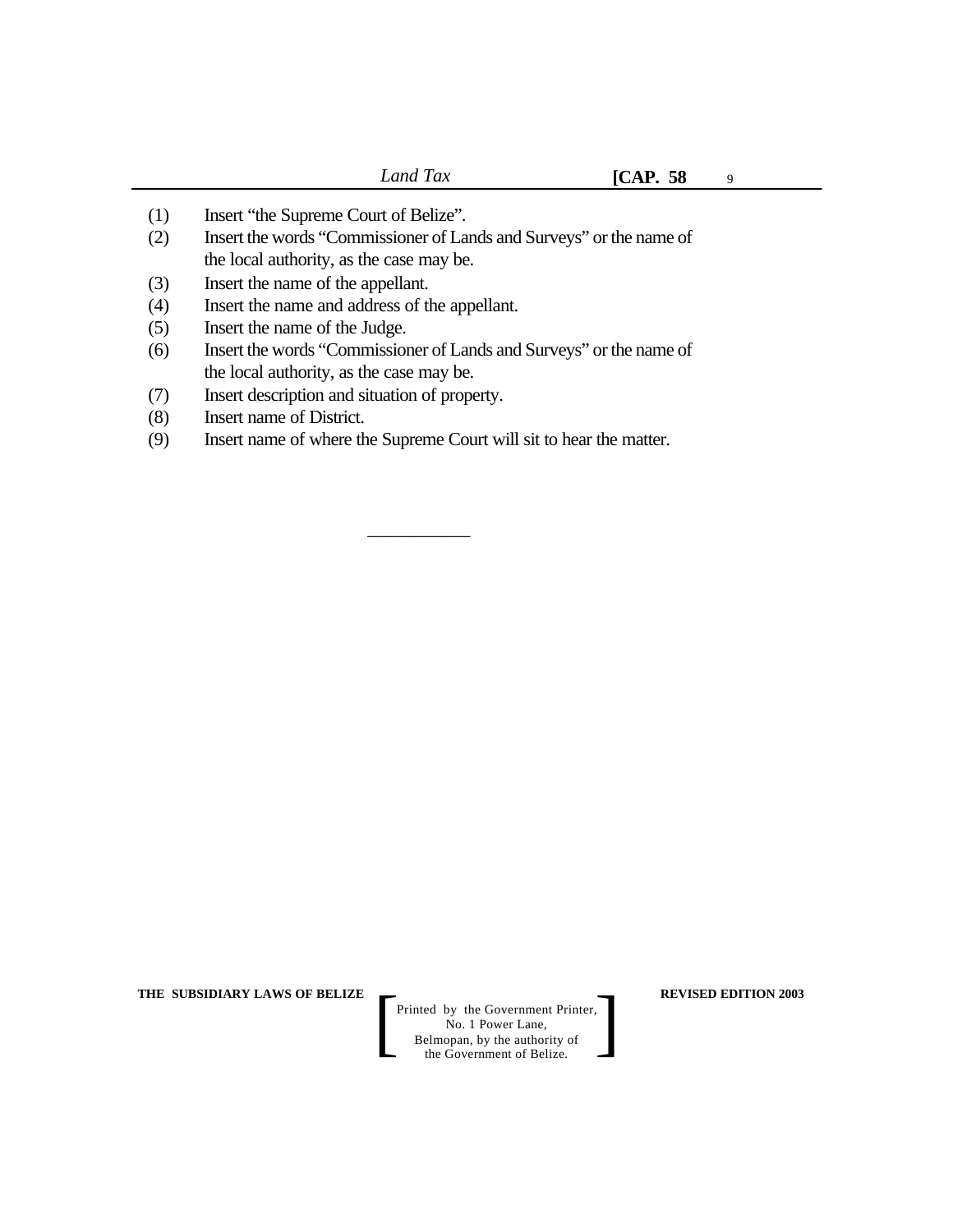Land Tax

### Form 3 **LAND TAX ACT Summons**

#### **BELIZE.**

| You are hereby required to attend at  o'clock in the  noon |
|------------------------------------------------------------|
|                                                            |
|                                                            |
|                                                            |
|                                                            |
|                                                            |

.................................... Registrar

THE SUBSIDIARY LAWS OF BELIZE

Printed by the Government Printer,<br>No. 1 Power Lane,<br>Belmopan, by the authority of<br>the Government of Belize.

**REVISED EDITION 2003**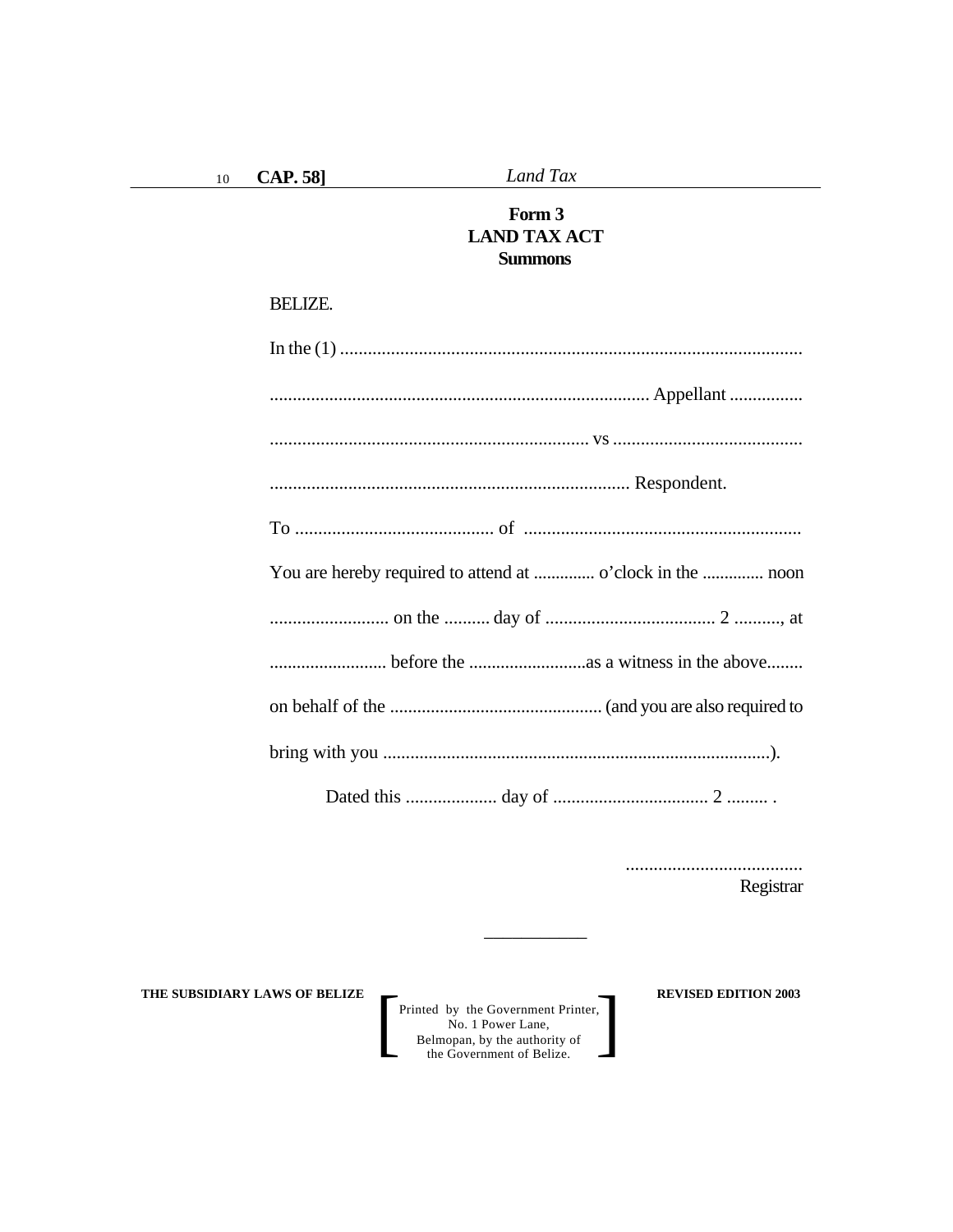## **CHAPTER 58**

### **RATE OF TAX REGULATIONS**

#### **ARRANGEMENT OF REGULATIONS**

\_\_\_\_\_\_\_\_\_\_\_

- 1. Short title.
- 2. Rate of Tax.

**THE SUBSIDIARY LAWS OF BELIZE REVISED EDITION 2003**